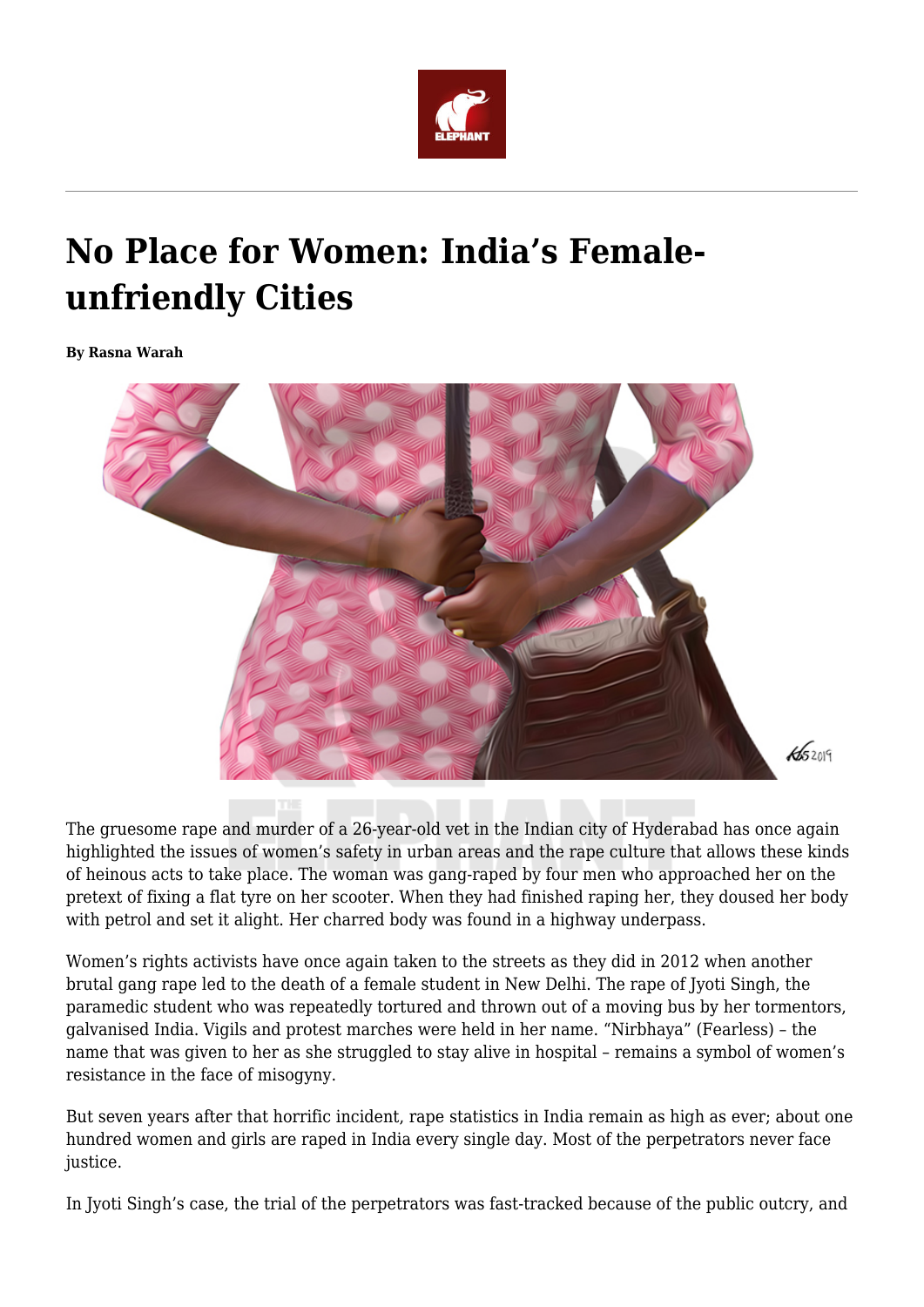stricter laws were passed to deter rapists. The immense shame suffered by the families of the accused even caused one of the rapists to commit suicide while in prison. But that case has clearly had little impact on the Indian male psyche, which is apparently wired to view every woman as a potential target for rape and other forms of violence. This in a country where female Hindu goddesses like Durga, Kali, and Saraswati are worshipped.

However, like all organised religions, Hinduism has a contradictory view of women. The Madonna-Whore dichotomy, which worships "pure, virginal" women, on the one hand, and diminishes those considered "impure", on the other, is very much prevalent. Hindu mythology is rife with stories of women being "punished" for disobeying their male family members or for straying out of the home.

In the epic *Ramayana*, Sita, the wife of Lord Ram who is revered for her self-sacrifice and purity, is abducted by the demon Ravan after she crosses an invisible line outside her dwelling, thus breaking a promise she made to her brother-in-law Lakshman to not venture outside her homestead. (The message is clear: women leave their homes at their peril, and like Eve who ate an apple in the Garden of Eden despite having been warned against it, there is a price women have to pay for disobeying an order.) Sita's kidnapping and eventual return to her husband's kingdom (where she undergoes a trial by fire – *agni pariksha* – to prove her chastity) is one of the central themes surrounding the Hindu festival of Diwali.

The rape and murder of Jyoti Singh led to a lot of soul-searching, particularly among India's elite and middle classes, who have tended to view violence against women as a problem mainly afflicting the lower uneducated classes. Soutik Biswas, the BBC's Delhi correspondent, was among those who viewed gender-based violence as being common among the less privileged sections of the population, particularly in northern India, a region which he said harbours "a stiflingly patriarchal social mindset".

He also blamed Delhi's "deracinated generation of migrants" and a "broken justice system" for the rising incidence of rapes in the capital city. Biswas was referring to the hordes of unskilled migrants moving to New Delhi from neighbouring – largely agricultural – states, such as Haryana, where "honour killings" are known to take place.

What Biswas failed to recognise is that domestic violence is prevalent even among the rich and that this form of violence remains hidden because women are made to believe that a family's honour will be damaged if a woman speaks about the violence she endures at the hands of her husband or another family member. However, thankfully, more and more women in India are now speaking more openly about the physical abuse they suffer at home – but this has not deterred men from inflicting the violence.

Statistics show that nearly 40 per cent of Indian women have experienced some form of domestic violence. Many of these women are middle class professionals, such as journalist Nita Bhalla, who recounted her own abuse at the hands of her husband in an article published on BBC News. Bhalla said that Indians' high tolerance for violence against women makes it difficult for victims to get justice. "When he pulled my hair and kicked me as I lay on the pavement, there was a deafening silence from my neighbours who heard my screams but were reluctant to intervene," she wrote.

Bhalla says that modern educated women are particularly threatening to Indian males, who lash out at these women because of their own insecurities. Men's loss of power and control over women has made professional women particularly vulnerable, especially in male-dominated work environments and in public spaces. Sexual harassment and rape are men's responses to this loss of power and control.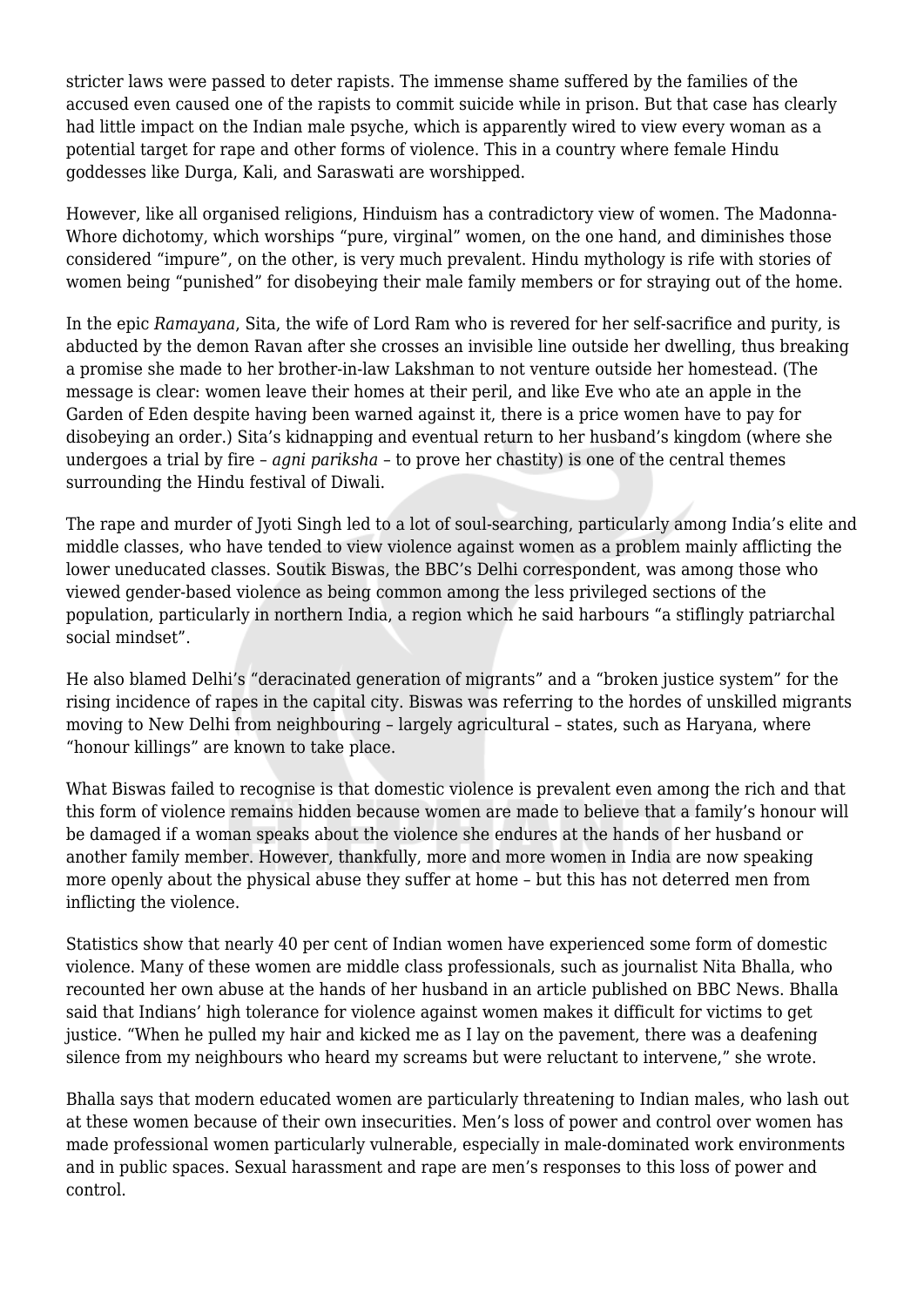I also see a direct correlation between Indian men's consumption of pornography and the rising cases of rape in India. According to Pornhub's own data, Indians are the largest consumers of online pornography after the United States, the United Kingdom and Canada (in that order). Pornography desensitises men and boys and makes them believe that violence against women, including rape, is normal and even a secret fantasy that women harbour.

## **A sense of entitlement**

In highly patriarchal societies, men tend to view women as their personal property. This sense of entitlement fosters the commodification of women and girls. Girls are viewed as an economic burden whose only value lies in their labour and in their ability to produce sons. That is why the burning of brides for dowry was until recently fairly common in India, as was female infanticide.

Men's loss of power and control over women has made professional women particularly vulnerable, especially in male-dominated work environments and in public spaces

Some say that Bollywood's portrayal of women as sex objects has only made things worse for Indian women. It is hard to find strong female characters who are economically independent and not dependent on male approval. While some films have tackled the issue of rape, and female directors are making more women-centric films, the commercially successful movies tend to be those that revolve around a male protagonist, with the female protagonist relegated to the role of "love interest".

Narendra Modi's India has not made Indian women safer either. On the contrary, it could be argued that the right-wing exclusionary politics espoused by Modi has made life for minorities, including women, more difficult. Modi has not vociferously condemned the killing of Muslims in India by Hindu fanatics so, despite having a large female following, it is unlikely that he will take a strong stand against violence against women. Right-wing groups tend to be hostile to women's and minorities' rights, and so we can expect little in terms of progressive, gender-friendly policies from his government.

The rape and murder of the vet in Hyderabad last month is not just a tragedy for the victim's family but is also deeply embarrassing for the Indian government, which has superpower ambitions. Economic growth and liberalisation may have lifted millions out of poverty, but they have clearly not had a significant impact on the status of women in Indian society. This needs to change. A society may be economically successful, but its success will be meaningless if half of its population lives in fear.

Pornography desensitises men and boys and makes them believe that violence against women, including rape, is normal and even a secret fantasy that women harbour

Economic success has also not assured the safety of women in countries such as Kenya, South Africa and the United States – where incidences of rape are particularly high. In recent years, there have also been increasing cases of Kenyan men murdering women who have rebuffed their sexual advances. Young university students are particularly vulnerable. The alarming rise in the number of such cases has led a group of Kenyan women to document these cases, lest we forget. But documentation is not enough. The long and complicated legal process, and a woman-unfriendly police force, have made prosecution cumbersome. Poorly-lit streets and female-unfriendly public transport also make urban living for women particularly harrowing.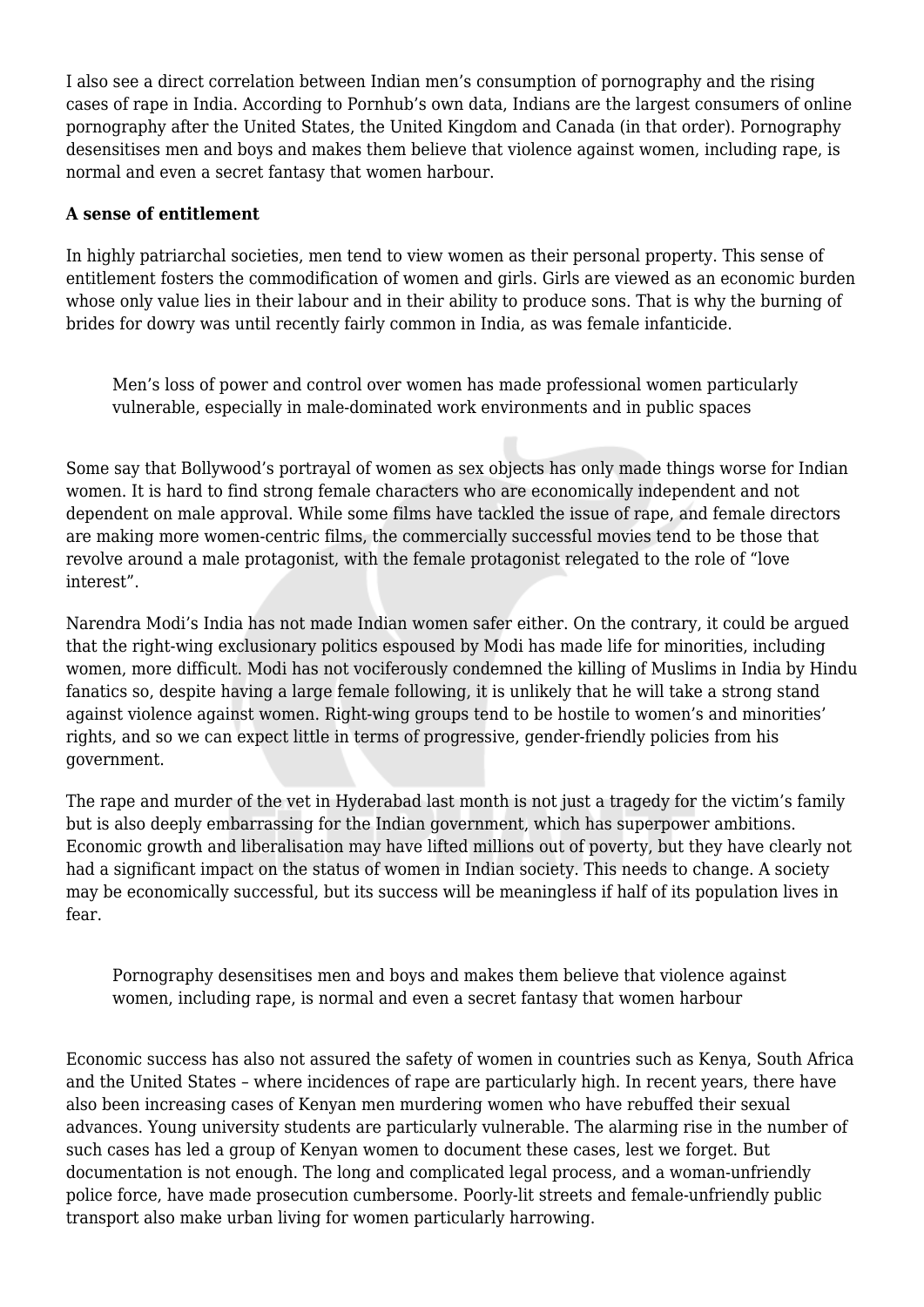## **Claiming public spaces**

Since Jyoti Singh's death, women's movements that are claiming public spaces have sprung up in India. In Mumbai a group of women have formed the "Why Loiter" movement, which encourages women to just "loiter" in public spaces after dark – in effect to claim spaces that have been denied them by a culture that says a woman's place is in the home. The movement's advocates argue that, in fact, the home is the most dangerous place for women who experience domestic violence at the hands of their own family members. They also say that by claiming public spaces, they are asserting their right to the city and defying those who want to see women's mobility curtailed.

While it is difficult to completely stamp out misogyny in highly patriarchal societies such as India, many urban planners are coming to the realisation that gender-sensitive urban planning and design can deter potential rapists and sexual harassers. There is now increasing awareness of the fact that violence – or the threat of it – has severely hindered women's movement in cities in most parts of the world. Impractical zoning laws, inflexible public transport routes, lack of childcare facilities and poorly-lit public spaces have made cities dangerous places for women.

According to studies done by the United Nations Human Settlements Programme (UN-Habitat) and NGOs working towards women's safety in public spaces, there are four main reasons why women experience cities as hostile environments. First, zoning laws are woman-unfriendly and do not recognise that women need to balance their income-earning and domestic activities. If zoning laws allowed women to work from or near their homes, women would not spend so much time commuting and would also be able to take care of their families while earning an income. Second, lack of services, such as childcare at work, further limits women's economic and public life. Third, poor infrastructure, particularly insufficient lighting on streets and in public spaces like bus stops and train stations makes walking at night a challenging prospect for women. Lack of clean and safe public toilets also impedes women's and girls' mobility. Fourth, public transport itineraries that are not sensitive to women's needs – not having enough stops on a route for instance – means women have to walk longer distances to get to their destination.

We may not be able to change the mindset of men who rape, but there are certain things cities can do to make them safer for women. One way is to keep men away from women through segregation. "Ladies' compartments" – women-only carriages on long-distance trains and suburban commuter trains – are common across India. Women prefer to use these services because they significantly reduce the chances of sexual harassment – a phenomenon locally known as "eve teasing", which is rampant across India. (Women and girls using buses in Indian cities regularly report being groped by male passengers.)

In response to the epidemic of sexual violence on city streets, a group of women developed an app that allows users to rate their streets for safety using criteria such as lighting, people density, security and transport. In short, Indian women are taking charge of their public spaces by sharing information that can keep them safe.

Impractical zoning laws, inflexible public transport routes, lack of childcare facilities and poorly-lit public spaces have made cities dangerous places for women

In one village in the state of Uttar Pradesh, women have formed a "gang" that punishes men who beat their wives or behave badly. The Green Gang – named after the green saris that gang members wear – represents a rising wave of women taking the law into their own hands in the face of poor policing and lack of law enforcement.